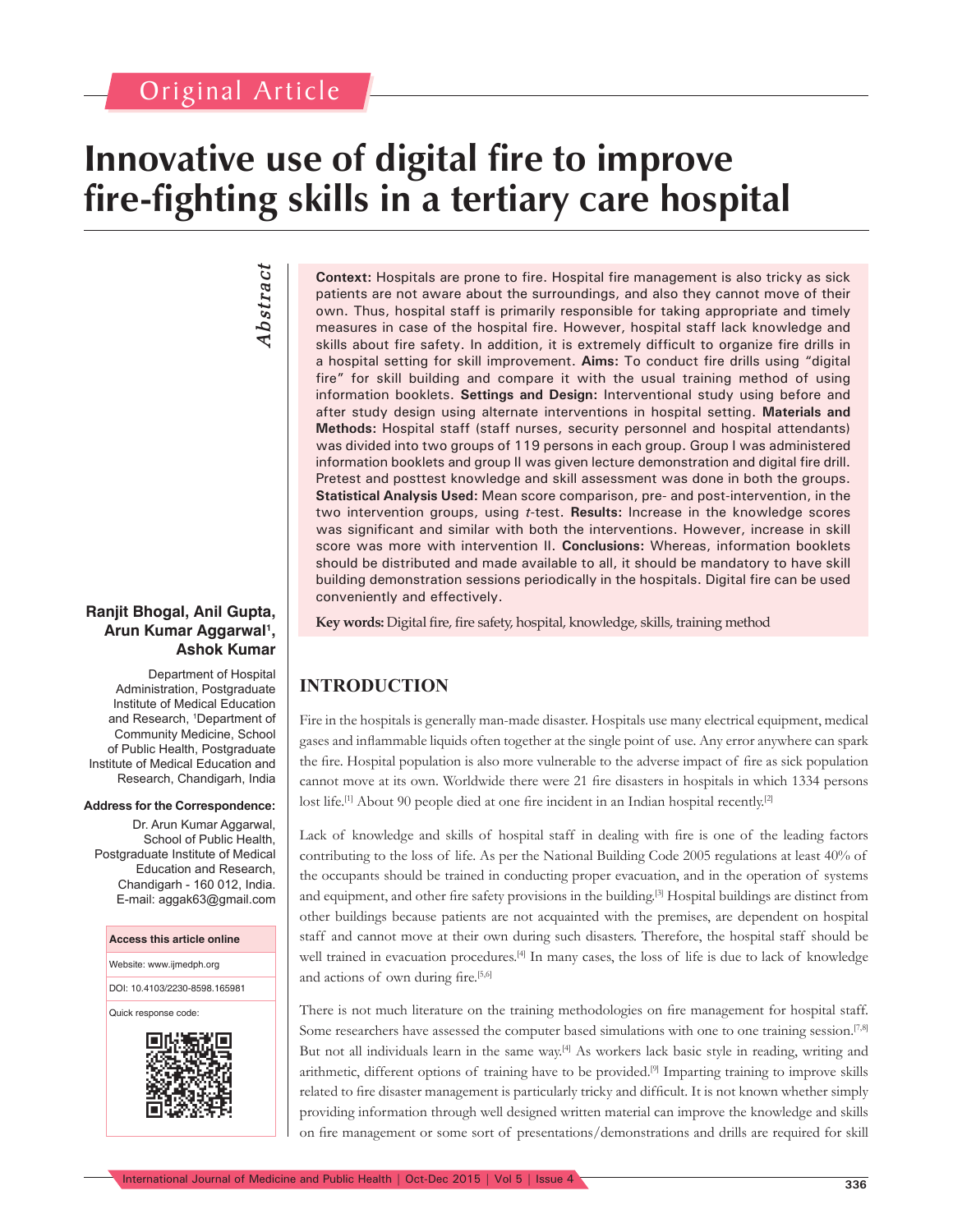building. Therefore, this study was carried out to assess which of the following two training methods was better in improving knowledge and skills of the hospital staff regarding fire safety system?

- (1) Information booklets and
- (2) Information booklet with lecture and demonstrations using digital fire.

## **MATERIALS AND METHODS**

This was a cross-sectional study carried out in a tertiary care hospital of Northern India. Nursing staff, hospital attendants, and security personnel were included in the study as they are responsible for the security of the patients/attendants in the hospital. Sample size in each category of nurses, hospital attendants, and security persons was calculated with the assumption that knowledge levels with the first intervention (information booklets) will be around 50%. At 95% confidence interval, 80% power, and knowledge levels with second intervention (information booklet with lectures and demonstration with digital fire) around 70%, odds ratio of 2.3, sample size came out to be 206, using EPI Info 7 software (CDC Atlanta, GA, 2011) for epidemiological studies. A total of 250 subjects were selected for the study to account for nonparticipation and dropout from the follow-up assessments.

There were total of 1058 staff nurses, 126 hospital attendants and 275 security staff posted in the hospital in all the three shifts. Probability proportional to size sampling was done to select the sample from the three strata. Accordingly 70% sample was taken from the nurses, 10% from hospital attendants and another 20% from security staff. Total sample size came out to be 175 nurses, 25 hospital attendants, and 50 security personnel. The list of staff on duty was obtained from the concerned officials and calculated sample size was sampled considering the duty roster to avoid any disturbance to patient care area. The samples were further divided into batches of maximum 30 persons in each batch. There were around 10 batches to cover the calculated sample size.

#### **Study tools**

#### *Tool development*

A pretested questionnaire was administered to the hospital staff to assess their knowledge and skills.

For intervention I, an information booklet was developed incorporating information on the basic instructions for evacuating the patients, use of fire extinguishers, and important telephone numbers for use in case of fire emergency or any other emergency.

For intervention II, a power point presentation was prepared. Digital fire videos were downloaded from the internet from the material available in the public domain.<sup>[10]</sup> This video was used for skill evaluation and skill build-ups on use of fire extinguishers.

#### **Interventions**

The sample population was divided into two equal groups

proportionally. Baseline survey questionnaire was administered to all the participants of the two groups. The first group was given a booklet (intervention-I). Second group was administered booklet with the interactive session (intervention-II) involving hand on practice with the fire extinguishers.

#### **Collection of data**

The selected staff was briefed about the objectives of the study, and their consent was obtained. They were also ensured about the confidentiality of the data. They were given same pre- and postintervention questionnaire. The group I participants were given with pretest questionnaire and fire safety information booklet. They were given some time to read and understand it. Queries if any were responded to. After a week, this group was called again in sub groups of 30 each, and was given the same questionnaire (posttest). After that, the class room training with hand on practice on fire extinguishers was given for ethical reasons. The group II was called for class room training with hand on practice for fire extinguishers in sub groups at the same venue. After doing pretest assessment, power point presentation was done. After that artificial fire was created digitally, and participants were asked to use the fire extinguishers on the screen.

#### **Consent and confidentiality**

Prior consent was obtained from all participants in the study. Identity of the participants in the study was kept confidential, and they had the right to refuse participation.

#### **Data analysis**

Responses to multiple choice questions were marked as "correct" or "incorrect" and the total number of "correct" responses was calculated. Knowledge and skill items were converted into scores. Equal weightage was given to each item. Consolidated pre- and posttest mean knowledge scores were calculated for each intervention group. Change in mean scores pre- and post-intervention were calculated for each of the two intervention groups. Scores of two groups were also compared at pre- and post-intervention. If "X" denotes intervention I and "Y" denotes intervention II, and number 1 denotes preintervention score and number 2 denotes postintervention score, then following comparisons were done for testing statistical significance by applying *t*-test: X1 and X2, Y1 and Y2, X1 and Y1, X2 and Y2 [Table 1].

#### **Ethics committee permission**

The Institute Ethics Committee has given the approval for the research work vide-letter number 09/PGI-08/7355-56 dated 09- 04-2013.

## **RESULTS**

The study population consisted of 238 participants-159 females and 73 males, who completed pre- and post-test questionnaire for intervention I and II. The age range was from 21 to 59 years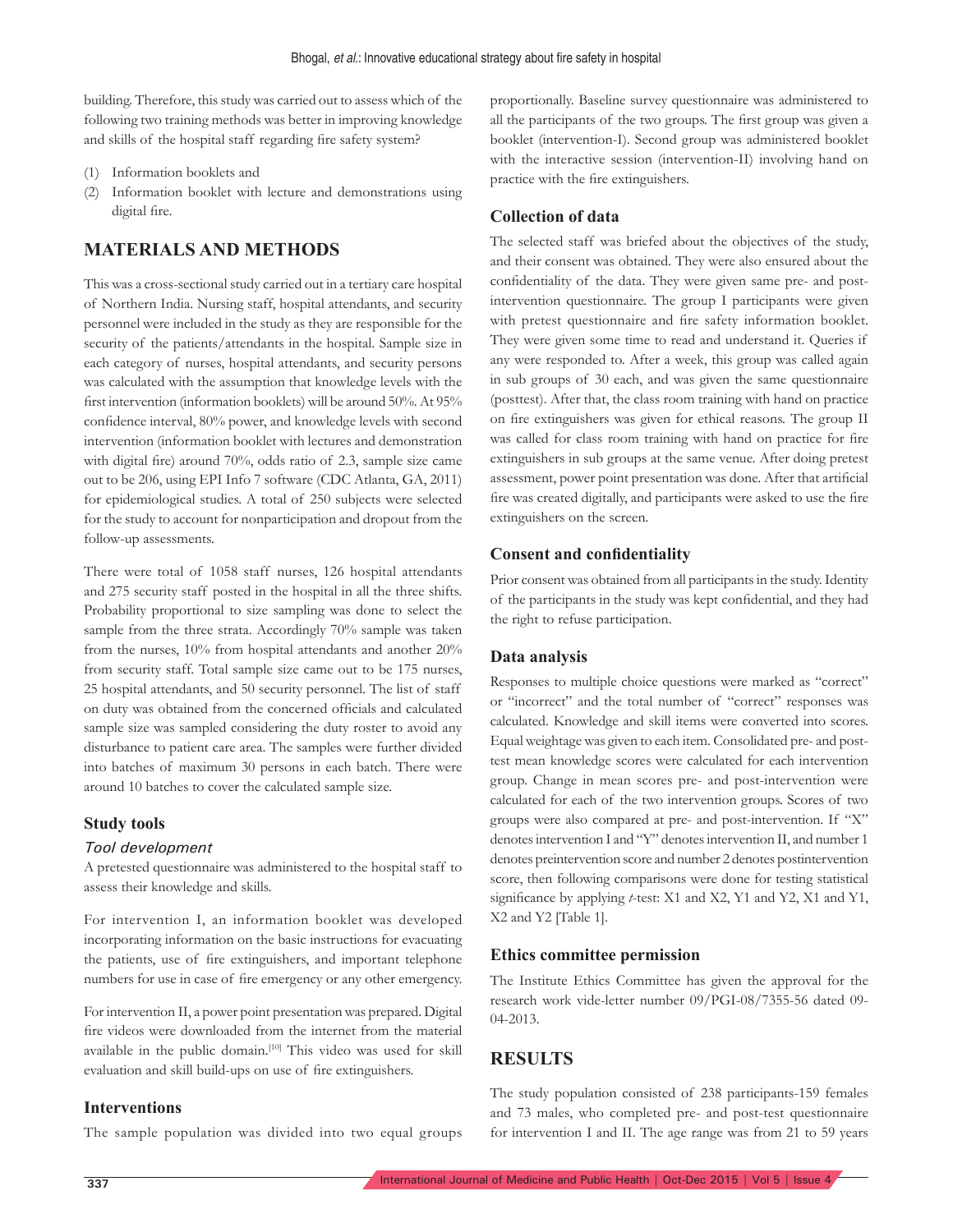for both the interventions. The mean age was 37 years (standard deviation  $[SD] = 11.4$ ) for intervention I and 32 years  $(SD = 10.1)$ for intervention II.

A total of 226 persons mentioned their service experience. In intervention I group, there were 26 (23.2%) participants with <5 years of experience, 41 (36.6%) with 5-15 years and 45 (40.2%) had >15 years of experience. In intervention II group, there were 52 (45.6%) participants with  $\leq$  years experience, 44 (38.6%) with 15-30 years of experience and 18 (15.8%) had >15 years of experience.

Of the participants who mentioned their educational qualification, there were 34 (35.7%) undergraduate, 20 (32.8%) graduate and 7 (11.5%) postgraduate in intervention I group. Whereas in intervention II group, there were 29 (48.3%) undergraduate, 26 (43.3%) graduates and 5 (8.3%) postgraduates.

The mean pretest knowledge score was 13.2 in intervention I and 13.0 in intervention II. The mean pretest knowledge scores were not significantly different in the two intervention groups ( $P = 0.368$ ). The mean posttest knowledge score was 16.6 in intervention I and 17.1 in intervention II. This was also not significantly different in the two groups ( $P = 0.068$ ). Both groups showed significantly high increase in the knowledge scores  $(P \le 0.0001)$ . The mean knowledge scores increased from 13 to 16 in group I ( $P \le 0.01$ ) and from 13 to 17 in group II ( $P \le 0.01$ ).

Mean pretest skill score was 2.88 for intervention I and was 2.9 for intervention II. Mean posttest skill score was 3.26 for intervention I and 4.72 for intervention II. Gain in skill was significant in both groups but the gain was significantly more in intervention II group (*P* < 0.001) [Table 1].

Further explorative analysis was done to understand differentials in the knowledge scores with the two interventions with respect to the age-group, gender, occupation, and number of years in the service. It was observed that for intervention I, increase in knowledge was highest (17.08) in >45 years age group. Females had better pre- and post-score mean knowledge than the male counter parts. In intervention I, group with <5 years of experience had the highest pretest knowledge score of 13.85 and the group with >15 years of experience had the lowest pretest knowledge of score of 12.56. However, posttest knowledge mean score was 17.09 (16.59-17.58) in former group compared to the mean score of 15.92 (15.24-16.61) in the later group. As per 95% confidence interval, there was significant gain in skill score in intervention II in all the groups/categories, but there is no significant change seen in the skill score in intervention I except among the participants who were graduates.

Item wise change in knowledge and skill scores is shown in Table 2. Participants scored above 80% in 6-7 items before intervention. They knew about the common causes of fire, use of smoke alarms and fire alarms, phone numbers of the fire control room, and who should be evacuated first in case of fire, etc. However, their knowledge on the specifics like the fire routes, location of fire control room, types of fire extinguishers, how to exit, and what are steps for fire management etc., was low. Intervention I improved knowledge for all domains but the one for types of fire extinguishers. Intervention II could also improve knowledge for all the items except the one on what should be done first in case of fire.

#### **DISCUSSION**

Both the training methods were equally effective in raising the knowledge scores on fire safety, however second training method was more effective in raising the skill scores on fire management. Age, occupation and experience of participants were associated with the change in the knowledge scores. Participants in the higher age groups and with more experience had higher scores with the first training method. However, the younger participants benefitted more with lecture and demonstration. This may be because senior persons having more responsibilities both at work and for their families were finding it difficult to sit in the class rooms. At the same time, they were comfortable in reading and understanding the written information booklets. Younger participants on the other hand were more attentive with lecture demonstration mode and were keen to participate. In skill development; it was observed that intervention II had a marked impact across all predictors. Both methods were found useful for training and improving awareness about the firefighting mechanism.

#### **CONCLUSION**

Fire management requires execution of knowledge. In such disasters, where time to act is limited and chances of getting panic are very high, appropriate skills are of utmost importance. Thus, although information booklet can increase the knowledge, demonstrations of fire management through innovative digital fires should be built in the routine training programs.

| Table 1: Pre- and post-scores for knowledge and skill in intervention I and II |             |               |             |                          |             |        |             |  |  |  |  |  |
|--------------------------------------------------------------------------------|-------------|---------------|-------------|--------------------------|-------------|--------|-------------|--|--|--|--|--|
| Category                                                                       | $\mathbf n$ | Prescore mean | 95% CI      | 95% CI<br>Postscore mean |             | Change | 95% CI      |  |  |  |  |  |
| Intervention I                                                                 |             |               |             |                          |             |        |             |  |  |  |  |  |
| Knowledge                                                                      | 119         | 13.2          | 12.6-13.7   | 16.6                     | 16.3-16.9   | 3.44   | $2.9 - 3.9$ |  |  |  |  |  |
| Skill                                                                          | 119         | 2.88          | $2.5 - 3.1$ | 3.26                     | $3.0 - 3.5$ | 0.39   | $0.2 - 0.5$ |  |  |  |  |  |
| Intervention II                                                                |             |               |             |                          |             |        |             |  |  |  |  |  |
| Knowledge                                                                      | 119         | 13.0          | 12.5-13.5   | 17.1                     | 16 7-17 4   | 4.04   | $3.5 - 4.5$ |  |  |  |  |  |
| Skill                                                                          | 119         | 2.9           | $2.6 - 3.2$ | 4.7                      | $4.5 - 4.8$ | 1.7    | $1.4 - 2.1$ |  |  |  |  |  |

CI = Confidence interval